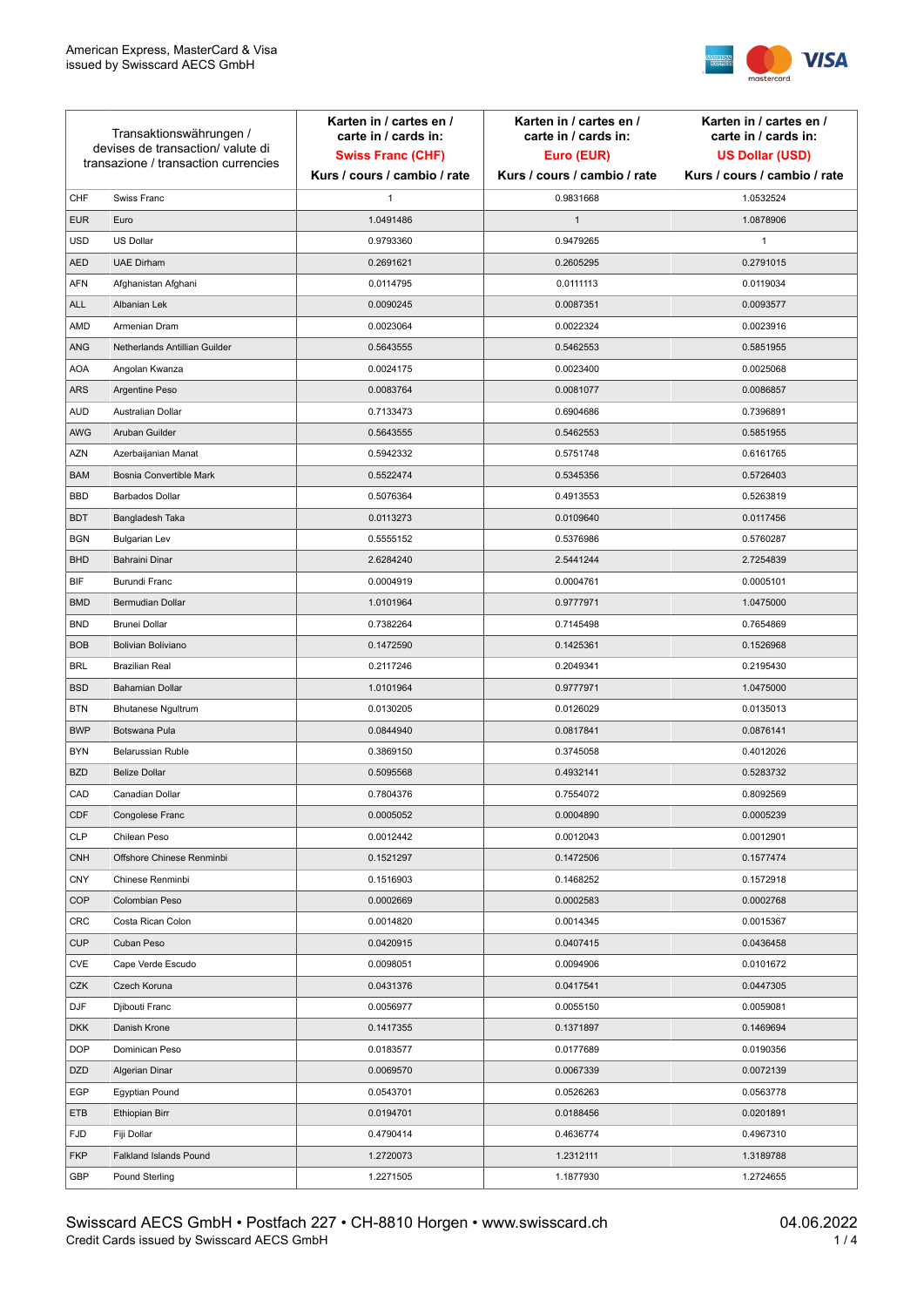

| Transaktionswährungen /<br>devises de transaction/ valute di<br>transazione / transaction currencies |                        | Karten in / cartes en /<br>carte in / cards in: | Karten in / cartes en /<br>carte in / cards in: | Karten in / cartes en /<br>carte in / cards in: |
|------------------------------------------------------------------------------------------------------|------------------------|-------------------------------------------------|-------------------------------------------------|-------------------------------------------------|
|                                                                                                      |                        | <b>Swiss Franc (CHF)</b>                        | Euro (EUR)                                      | <b>US Dollar (USD)</b>                          |
|                                                                                                      |                        | Kurs / cours / cambio / rate                    | Kurs / cours / cambio / rate                    | Kurs / cours / cambio / rate                    |
| <b>GEL</b>                                                                                           | Georgia Lari           | 0.3465121                                       | 0.3353987                                       | 0.3593078                                       |
| <b>GHS</b>                                                                                           | Ghana Cedi             | 0.1413831                                       | 0.1368486                                       | 0.1466040                                       |
| GIP                                                                                                  | Gibraltar Pound        | 1.2720073                                       | 1.2312111                                       | 1.3189788                                       |
| <b>GMD</b>                                                                                           | Gambia Dalasi          | 0.0206036                                       | 0.0199428                                       | 0.0213644                                       |
| <b>GNF</b>                                                                                           | Guinea Franc           | 0.0001170                                       | 0.0001132                                       | 0.0001213                                       |
| GTQ                                                                                                  | Guatemala Quetzal      | 0.1314505                                       | 0.1272346                                       | 0.1363046                                       |
| <b>GYD</b>                                                                                           | Guyana Dollar          | 0.0048353                                       | 0.0046802                                       | 0.0050139                                       |
| <b>HKD</b>                                                                                           | Hong Kong Dollar       | 0.1248574                                       | 0.1208529                                       | 0.1294680                                       |
| <b>HNL</b>                                                                                           | Honduras Lempira       | 0.0411724                                       | 0.0398519                                       | 0.0426928                                       |
| <b>HRK</b>                                                                                           | Croatian Kuna          | 0.1445280                                       | 0.1398927                                       | 0.1498650                                       |
| <b>HTG</b>                                                                                           | Haiti Gourde           | 0.0087229                                       | 0.0084431                                       | 0.0090450                                       |
| <b>HUF</b>                                                                                           | Forint                 | 0.0027072                                       | 0.0026204                                       | 0.0028072                                       |
| <b>IDR</b>                                                                                           | Indonesia Rupiah       | 0.0000701                                       | 0.0000679                                       | 0.0000727                                       |
| <b>ILS</b>                                                                                           | New Israeli Sheqel     | 0.2983747                                       | 0.2888051                                       | 0.3093928                                       |
| <b>INR</b>                                                                                           | Indian Rupee           | 0.0130244                                       | 0.0126067                                       | 0.0135054                                       |
| IQD                                                                                                  | Iraqi Dinar            | 0.0006919                                       | 0.0006697                                       | 0.0007174                                       |
| <b>ISK</b>                                                                                           | <b>Iceland Krona</b>   | 0.0078897                                       | 0.0076367                                       | 0.0081810                                       |
| JMD                                                                                                  | Jamaican Dollar        | 0.0065664                                       | 0.0063558                                       | 0.0068089                                       |
| <b>JOD</b>                                                                                           | Jordanian Dinar        | 1.4271020                                       | 1.3813316                                       | 1.4798007                                       |
| JPY                                                                                                  | Yen                    | 0.0075521                                       | 0.0073099                                       | 0.0078310                                       |
| <b>KES</b>                                                                                           | Kenyan Shilling        | 0.0086601                                       | 0.0083824                                       | 0.0089799                                       |
| <b>KGS</b>                                                                                           | Kyrgyzstan Som         | 0.0127069                                       | 0.0122994                                       | 0.0131761                                       |
| <b>KHR</b>                                                                                           | Cambodia Riel          | 0.0002492                                       | 0.0002412                                       | 0.0002584                                       |
| <b>KMF</b>                                                                                           | Comoro Franc           | 0.0021948                                       | 0.0021244                                       | 0.0022758                                       |
| <b>KRW</b>                                                                                           | Korean Republic Won    | 0.0008156                                       | 0.0007894                                       | 0.0008457                                       |
| <b>KWD</b>                                                                                           | Kuwaiti Dinar          | 3.2293293                                       | 3.1257573                                       | 3.3485789                                       |
| <b>KYD</b>                                                                                           | Cayman Islands Dollar  | 1.2122362                                       | 1.1733570                                       | 1.2570005                                       |
| KZT                                                                                                  | Kazakhstan Tenge       | 0.0023290                                       | 0.0022543                                       | 0.0024150                                       |
| LAK                                                                                                  | Lao Republic Kip       | 0.0000724                                       | 0.0000701                                       | 0.0000751                                       |
| LBP                                                                                                  | Lebanese Pound         | 0.0000414                                       | 0.0000401                                       | 0.0000429                                       |
| <b>LKR</b>                                                                                           | Sri Lanka Rupee        | 0.0028224                                       | 0.0027319                                       | 0.0029266                                       |
| <b>LRD</b>                                                                                           | Liberian Dollar        | 0.0066560                                       | 0.0064425                                       | 0.0069018                                       |
| <b>LSL</b>                                                                                           | Lesotho Lothi          | 0.0652109                                       | 0.0631194                                       | 0.0676189                                       |
| LYD                                                                                                  | Libyan Dinar           | 0.2118351                                       | 0.2050411                                       | 0.2196575                                       |
| <b>MAD</b>                                                                                           | Moroccan Dirham        | 0.1003404                                       | 0.0971223                                       | 0.1040457                                       |
| MDL                                                                                                  | Moldovan Leu           | 0.0532761                                       | 0.0515674                                       | 0.0552434                                       |
| <b>MGA</b>                                                                                           | Malagasy Ariary        | 0.0002497                                       | 0.0002417                                       | 0.0002589                                       |
| <b>MKD</b>                                                                                           | Macedonia Denar        | 0.0175694                                       | 0.0170059                                       | 0.0182182                                       |
| MMK                                                                                                  | Myanmar Kyat           | 0.0005461                                       | 0.0005286                                       | 0.0005663                                       |
| MNT                                                                                                  | Mongolia Tugrik        | 0.0003233                                       | 0.0003129                                       | 0.0003352                                       |
| <b>MOP</b>                                                                                           | Macao Pataca           | 0.1250088                                       | 0.1209995                                       | 0.1296250                                       |
| <b>MRU</b>                                                                                           | Mauritanian Ouguiya    | 0.0277381                                       | 0.0268485                                       | 0.0287624                                       |
| MUR                                                                                                  | <b>Mauritius Rupee</b> | 0.0232570                                       | 0.0225111                                       | 0.0241158                                       |
| <b>MVR</b>                                                                                           | Maldives Rufiyaa       | 0.0654408                                       | 0.0633420                                       | 0.0678573                                       |
| <b>MWK</b>                                                                                           | Malawi Kwacha          | 0.0009952                                       | 0.0009633                                       | 0.0010319                                       |
| <b>MXN</b>                                                                                           | Mexican Peso           | 0.0517917                                       | 0.0501306                                       | 0.0537042                                       |
| <b>MYR</b>                                                                                           | Malaysian Ringgit      | 0.2307866                                       | 0.2233847                                       | 0.2393089                                       |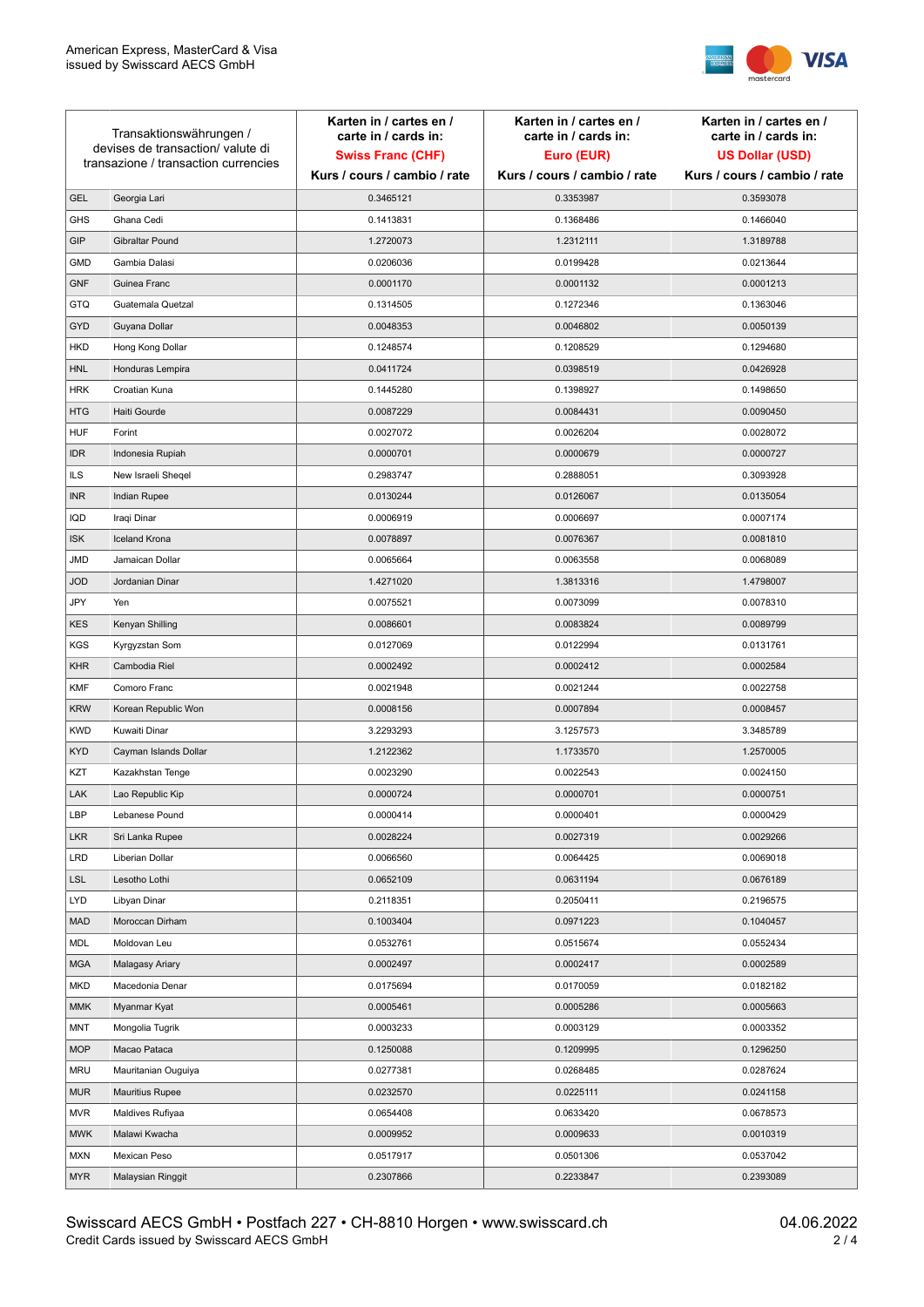

| Transaktionswährungen /<br>devises de transaction/valute di<br>transazione / transaction currencies |                             | Karten in / cartes en /<br>carte in / cards in:<br><b>Swiss Franc (CHF)</b><br>Kurs / cours / cambio / rate | Karten in / cartes en /<br>carte in / cards in:<br>Euro (EUR)<br>Kurs / cours / cambio / rate | Karten in / cartes en /<br>carte in / cards in:<br><b>US Dollar (USD)</b><br>Kurs / cours / cambio / rate |
|-----------------------------------------------------------------------------------------------------|-----------------------------|-------------------------------------------------------------------------------------------------------------|-----------------------------------------------------------------------------------------------|-----------------------------------------------------------------------------------------------------------|
|                                                                                                     |                             |                                                                                                             |                                                                                               |                                                                                                           |
| <b>MZN</b>                                                                                          | Mozambique Metical          | 0.0157818                                                                                                   | 0.0152756                                                                                     | 0.0163646                                                                                                 |
| <b>NAD</b>                                                                                          | Namibia Dollar              | 0.0651712                                                                                                   | 0.0630810                                                                                     | 0.0675778                                                                                                 |
| <b>NGN</b>                                                                                          | Nigeria Naira               | 0.0024090                                                                                                   | 0.0023317                                                                                     | 0.0024980                                                                                                 |
| <b>NIO</b>                                                                                          | Nicaragua Cordoba Oro       | 0.0283365                                                                                                   | 0.0274277                                                                                     | 0.0293829                                                                                                 |
| <b>NOK</b>                                                                                          | Norwegian Krone             | 0.1047281                                                                                                   | 0.1013692                                                                                     | 0.1085954                                                                                                 |
| <b>NPR</b>                                                                                          | Nepalese Rupee              | 0.0081402                                                                                                   | 0.0078791                                                                                     | 0.0084408                                                                                                 |
| <b>NZD</b>                                                                                          | New Zealand Dollar          | 0.6441144                                                                                                   | 0.6234562                                                                                     | 0.6678996                                                                                                 |
| <b>OMR</b>                                                                                          | Oman Rial                   | 2.5693284                                                                                                   | 2.4869242                                                                                     | 2.6642061                                                                                                 |
| PAB                                                                                                 | Panamanian Balboa           | 1.0101964                                                                                                   | 0.9777971                                                                                     | 1.0475000                                                                                                 |
| <b>PEN</b>                                                                                          | Peru Sol                    | 0.2741279                                                                                                   | 0.2653360                                                                                     | 0.2842506                                                                                                 |
| <b>PGK</b>                                                                                          | Papua New Guinea Kina       | 0.2868958                                                                                                   | 0.2776944                                                                                     | 0.2974900                                                                                                 |
| PHP                                                                                                 | Philippine Peso             | 0.0191711                                                                                                   | 0.0185562                                                                                     | 0.0198790                                                                                                 |
| <b>PKR</b>                                                                                          | Pakistan Rupee              | 0.0051185                                                                                                   | 0.0049543                                                                                     | 0.0053075                                                                                                 |
| <b>PLN</b>                                                                                          | Zloty                       | 0.2326695                                                                                                   | 0.2252073                                                                                     | 0.2412613                                                                                                 |
| <b>PYG</b>                                                                                          | Paraguay Guarani            | 0.0001478                                                                                                   | 0.0001431                                                                                     | 0.0001533                                                                                                 |
| QAR                                                                                                 | Qatari Rial                 | 0.2715653                                                                                                   | 0.2628556                                                                                     | 0.2815934                                                                                                 |
| <b>RON</b>                                                                                          | Leu                         | 0.2201570                                                                                                   | 0.2130961                                                                                     | 0.2282867                                                                                                 |
| <b>RSD</b>                                                                                          | Serbian Dinar               | 0.0092386                                                                                                   | 0.0089423                                                                                     | 0.0095798                                                                                                 |
| <b>RUB</b>                                                                                          | Russian Ruble               | 0.0162173                                                                                                   | 0.0156972                                                                                     | 0.0168162                                                                                                 |
| <b>RWF</b>                                                                                          | Rwanda Franc                | 0.0009915                                                                                                   | 0.0009597                                                                                     | 0.0010281                                                                                                 |
| SAR                                                                                                 | Saudi Riyal                 | 0.2635713                                                                                                   | 0.2551180                                                                                     | 0.2733042                                                                                                 |
| <b>SBD</b>                                                                                          | Solomon Islands Dollar      | 0.1293051                                                                                                   | 0.1251580                                                                                     | 0.1340800                                                                                                 |
| <b>SCR</b>                                                                                          | Seychelles Rupee            | 0.0723880                                                                                                   | 0.0700664                                                                                     | 0.0750611                                                                                                 |
| <b>SDG</b>                                                                                          | Sudanese Pound              | 0.0022681                                                                                                   | 0.0021954                                                                                     | 0.0023519                                                                                                 |
| <b>SEK</b>                                                                                          | Swedish Krona               | 0.1012641                                                                                                   | 0.0980163                                                                                     | 0.1050035                                                                                                 |
| SGD                                                                                                 | Singapore Dollar            | 0.7156744                                                                                                   | 0.6927211                                                                                     | 0.7421021                                                                                                 |
| <b>SHP</b>                                                                                          | St Helena Pound             | 1.2720073                                                                                                   | 1.2312111                                                                                     | 1.3189788                                                                                                 |
| <b>SLL</b>                                                                                          | Sierra Leone Leone          | 0.0000775                                                                                                   | 0.0000750                                                                                     | 0.0000804                                                                                                 |
| SOS                                                                                                 | Somali shilling             | 0.0017487                                                                                                   | 0.0016926                                                                                     | 0.0018133                                                                                                 |
| SRD                                                                                                 | Suriname Dollar             | 0.0473852                                                                                                   | 0.0458654                                                                                     | 0.0491350                                                                                                 |
| SSD                                                                                                 | South Sudanese Pound        | 0.0021420                                                                                                   | 0.0020733                                                                                     | 0.0022211                                                                                                 |
| <b>STN</b>                                                                                          | Sao Tome and Principe Dobra | 0.0438117                                                                                                   | 0.0424066                                                                                     | 0.0454295                                                                                                 |
| <b>SVC</b>                                                                                          | El Salvador Colon           | 0.1154510                                                                                                   | 0.1117482                                                                                     | 0.1197143                                                                                                 |
| SZL                                                                                                 | Swaziland Lilangeni         | 0.0651691                                                                                                   | 0.0630790                                                                                     | 0.0675756                                                                                                 |
| THB                                                                                                 | Baht                        | 0.0289264                                                                                                   | 0.0279987                                                                                     | 0.0299946                                                                                                 |
| TJS                                                                                                 | Tajikistan Somoni           | 0.0886137                                                                                                   | 0.0857717                                                                                     | 0.0918859                                                                                                 |
| <b>TMT</b>                                                                                          | Turkmenistan Manat          | 0.2894167                                                                                                   | 0.2801344                                                                                     | 0.3001040                                                                                                 |
| <b>TND</b>                                                                                          | <b>Tunisian Dinar</b>       | 0.3383789                                                                                                   | 0.3275263                                                                                     | 0.3508742                                                                                                 |
| <b>TOP</b>                                                                                          | Tonga Pa'anga               | 0.4505476                                                                                                   | 0.4360975                                                                                     | 0.4671850                                                                                                 |
| <b>TRY</b>                                                                                          | Turkish Lira                | 0.0606649                                                                                                   | 0.0587192                                                                                     | 0.0629051                                                                                                 |
| TTD                                                                                                 | Trinidad & Tobago Dollar    | 0.1499008                                                                                                   | 0.1450931                                                                                     | 0.1554362                                                                                                 |
| <b>TWD</b>                                                                                          | New Taiwan Dollar           | 0.0344354                                                                                                   | 0.0333310                                                                                     | 0.0357070                                                                                                 |
| <b>TZS</b>                                                                                          | Tanzanian Shilling          | 0.0004345                                                                                                   | 0.0004206                                                                                     | 0.0004505                                                                                                 |
| <b>UAH</b>                                                                                          | Ukraine Hryvnia             | 0.0345308                                                                                                   | 0.0334233                                                                                     | 0.0358059                                                                                                 |
| <b>UGX</b>                                                                                          | Uganda Shilling             | 0.0002706                                                                                                   | 0.0002619                                                                                     | 0.0002806                                                                                                 |
| <b>UYU</b>                                                                                          | Peso Uruguayo               | 0.0252549                                                                                                   | 0.0244449                                                                                     | 0.0261875                                                                                                 |
| UZS                                                                                                 | Uzbekistan Sum              | 0.0000917                                                                                                   | 0.0000888                                                                                     | 0.0000951                                                                                                 |